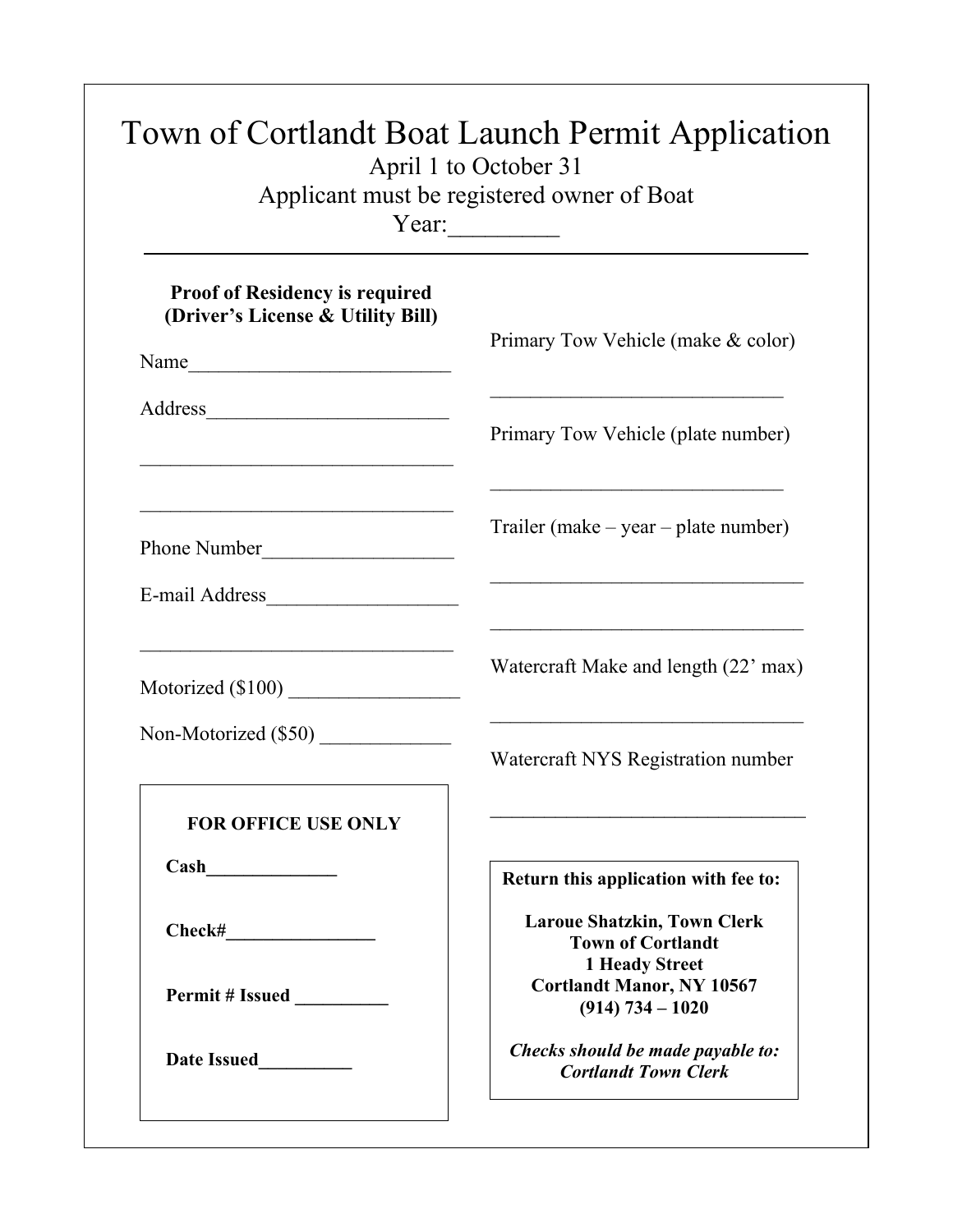## **TOWN OF CORTLANDT COMMUNITY BOAT LAUNCH**

## **DISCLAIMER**

I hereby release the Town of Cortlandt, it's servants and employees for any liability of any damage to, or loss or theft of my boat and any supplies or equipment associated therewith, or to myself for any injury that I may suffer or sustain during my use of this facility, and I hereby agree to indemnify the Town of Cortlandt in respect to any loss, cost, liability expenses or damage which may result to it by reason of any claim made, or suit or proceeding instituted against it related to my boat, its use or operation.

 I understand that the privilege to use these facilities may be suspended or revoked for cause. I agree to abide by all rules and regulations set down by the Town of Cortlandt.

 I the undersigned acknowledge that the launching of boats into the water carry with it intrinsic risks and dangers. The undersigned agrees to use due care and diligence in the use of this facility.

| Date: | Signature: |
|-------|------------|
|       |            |